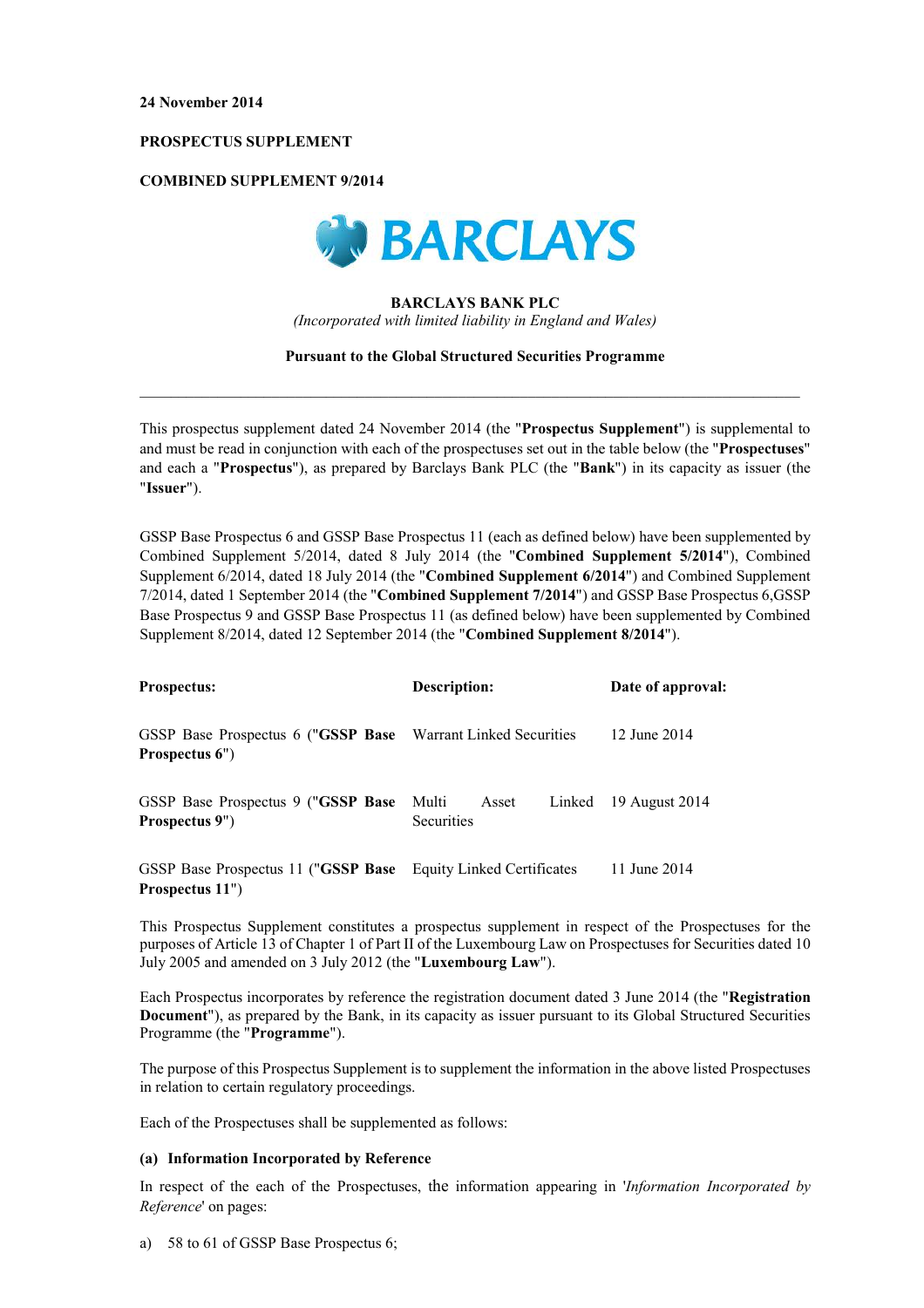- b) 90 to 93 of GSSP Base Prospectus 9;
- c) 43 to 45 of GSSP Base Prospectus 11;

is updated by:

 $\mathbf{I}$ including the following additional information which has been filed with the CSSF to the list of documents incorporated by reference:

the joint unaudited Interim Management Statement of the Issuer and Barclays PLC as filed with the SEC on Form 6-K on Film Number 141181908 on 30 October 2014 in respect of the nine months ended 30 September 2014 (the Q3 Interim Management Statement); and

II. including the following additional information to the 'Documents Incorporated by Reference Cross-Reference List':

## **Interim Management Statement**

| Performance Highlights                     | Pages 4 to 6   |
|--------------------------------------------|----------------|
| Group Performance Review                   | Pa ges 7 to 9  |
| <b>Results by Business</b>                 | Pages 10 to 17 |
| Appendix I - Quarterly Results Summary     | Pages 18 to 19 |
| Appendix II - Performance Management       |                |
| Returns and Equity by Business             | Pages 20 to 21 |
| Margins and Balances                       | Page 22        |
| Appendix III - Consolidated Summary Income | Page 23 to 25  |
| Statement, Balance Sheet and Statement of  |                |
| Changes in Equity                          |                |
| Appendix IV - Capital                      | Page 26-27     |
| Appendix V - Leverage-                     | Pages 28       |

### (b) Amendments to the Summary

In respect of each Prospectus, the information in the third column of Element B.12 of the Summary on pages:

10 to 11 of GSSP Base Prospectus 6;

13 to 14 of GSSP Base Prospectus 9; and

11 of GSSP Base Prospectus 11

shall be updated by the following language:

"Not Applicable: there has been no significant change in the financial or trading position of the Bank Group since 30 September 2014."

### (c) Amendments to 'The Issuer and the Group'

In respect of each Prospectus, the information appearing in *The Issuer and the Group*' under the heading 'Significant Change Statement' is updated to state:

"There has been no significant change in the financial or trading position of the Bank Group since 30 September2014."

## (d) Amendments to 'Legal Proceedings'

In respect of each Base Prospectus, the information appearing in *The Issuer and the Group – Legal Proceedings'* is updated by including the following additional information:

### **Legal Proceedings**

"Save as disclosed in respect of the Citi Proceedings, ADS Proceedings, and the RMBS Proceedings (in each case under the section headed, "Legal, Competition and Regulatory Matters" above), and the Devonshire Proceedings, LIBOR Proceedings, FX Trading Proceedings, Benchmark Proceedings, FERC Proceedings, BDC Finance Proceedings, CDS Proceedings, Qatar Holding